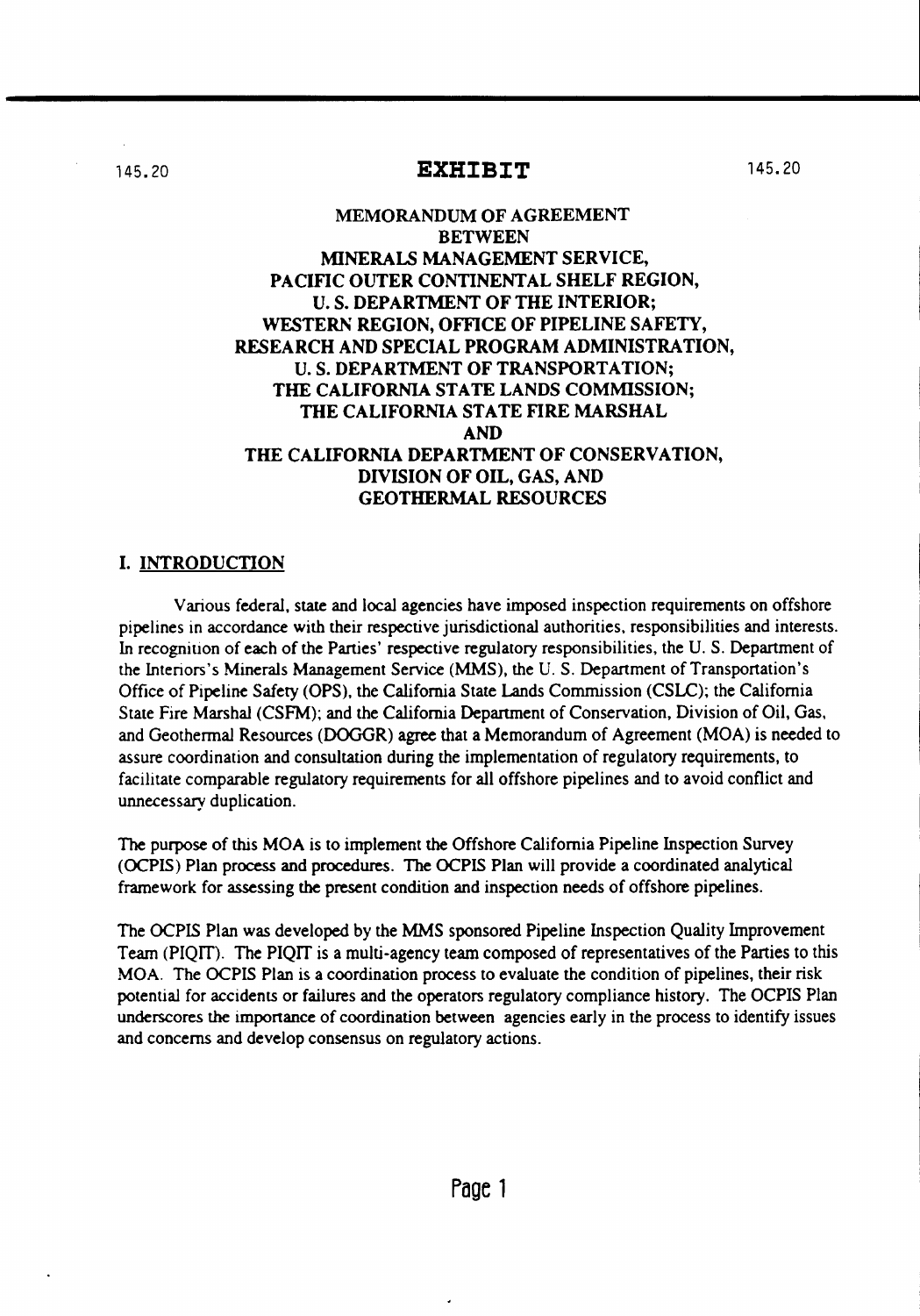#### 145.20

#### II. AUTHORITY

The MMS administers the following laws as they relate to offshore pipelines: (1) The Outer Continental Shelf Lands Act for the production of minerals, which includes their transportation to shore: (2) the Federal Oil and Gas Royalty Management. Act of 1982 for oil and gas production measurement: (3) the Oil Pollution Act of 1990 (OPA); and (4) the Federal Water Pollution Control Act (FWPCA), as amended by the OPA and implemented under Executive Order (E.O.) 12777.

The OPS administers the following laws as they relate to pipelines: (1) The pipeline safety law (49 U.s.c. 60101 et seq.): (2) the Deepwater Port Act of 1974 (33 U.S.C.1501-1524); (3) The FWPCA. as amended by the OPA (PL. 101-380) and implemented under E.O. 12777; and (4) the Hazardous Materials Transportation Act (49 U.S.c. 5101 et seq.).

The CSLC administers the following laws as they relate to offshore pipelines: (1) Division 6 of the California Public Resources Code for the leasing of State owned lands as pipeline rights of way. and for the production of minerals from the tide and submerged lands owned by the State of California, which includes their transportation to shore. and for the promulgation and enforcement of all reasonable and proper rules and regulations consistent with law for the purpose of carrying out the provisions of that Division: (2) the California Code of Regulations. Title 2. Division 3. Article 3.3/Section 2132(h) for the inspection of oil and gas pipeline operations and maintenance; and (3) the California Public Resources Code. Division 7.8. Section 8750 for the inspection of pipelines.

The CSFM administers the following laws and regulations as they relate to pipelines: (I) The California Government Code Chapter 5.5 for the enforcement of safety requirements on intrastate hazardous liquid pipelines and (2) the CSFM acts as an agent for OPS to implement federal pipeline safety regulation 49 CFR Part 195, as it applies to those portions of interstate pipelines located within the State of California.

The DOGGR administers the following laws and regulations as they relate to pipelines: (I) Division 3 of the California Public Resources Code for petroleum exploration and production operation in California. including pipelines located within the administrative boundaries of oil fields, and not subject to regulation pursuant to the Elder Pipeline Safety Act of 1981; and (2) California Code of Regulations. Title 14. Division 2, Chapter 4.

#### **m. PARTIES**

The Parties to this Memorandum of Agreement are the U.S. Department of the Interior's MMS Pacific OCS Region (POCSR); the U.S. Department of Transportation, Office of Pipeline Safety (OPS); the California State Lands Commission (CSLC); the California State Fire Marshal (CSFM); and the California Department of Conservation, Division of Oil. Gas and Geothermal Resources (DOGGR).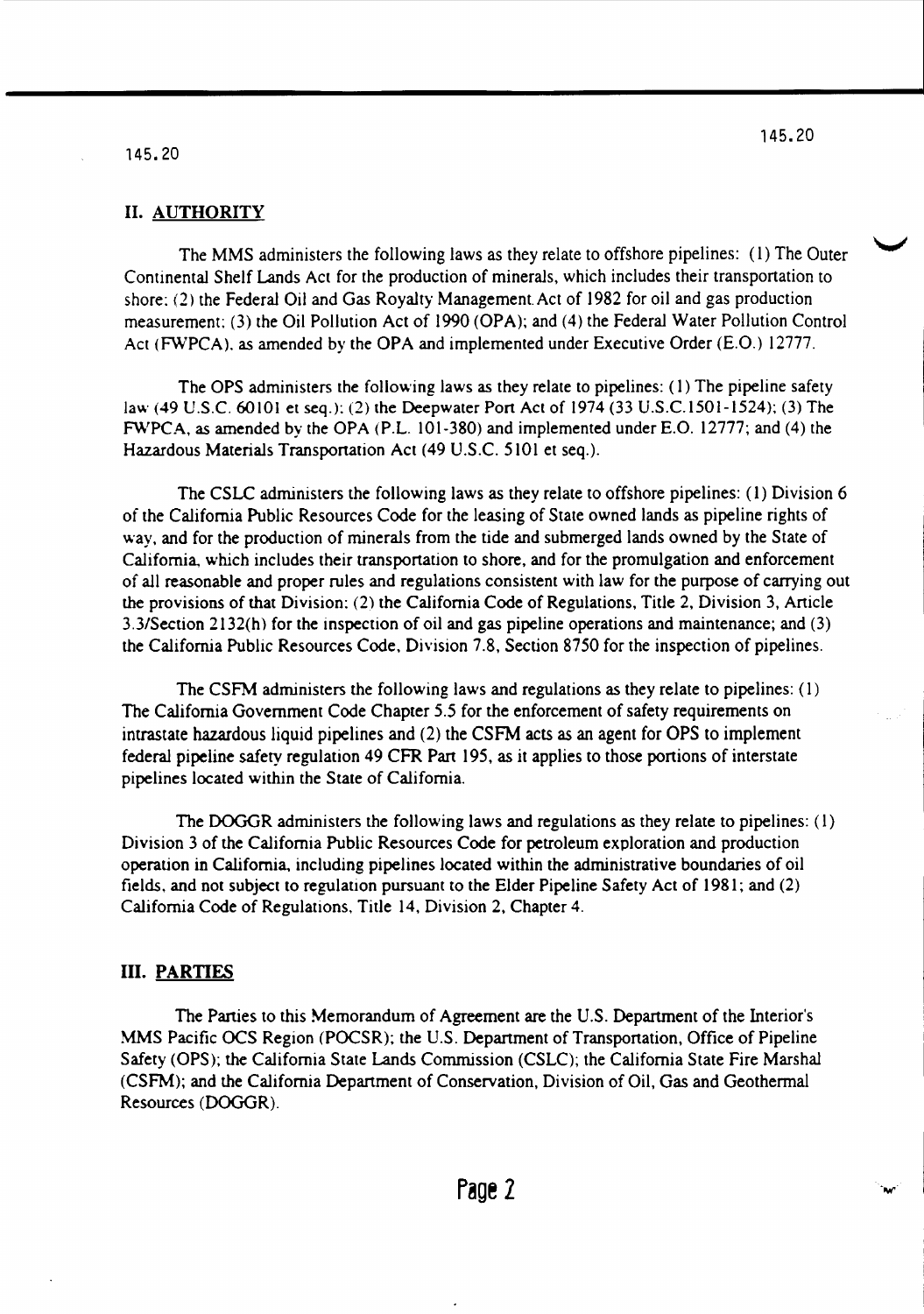# IV. DEFINITIONS

Except where otherwise specifically defined in the context of its use herein, or where specifically set fonh below. terms used in this Memorandum of Agreement (MOA) shall have the meaning as set fonh in Federal law and applicable State law.

Specific definitions for the purpose of this MOA:

A. Coast Line: The line of ordinary low water along that portion of the coast which is in direct contact with the open sea and the line marking the seaward limit of inland waters, as defined by the Submerged Lands Act (43 U.S.C. 1301(c)).

B. Lead Agency: The agency which has initiated an OCPIS Plan review, either by request of an operator or upon its own determination, and which will be responsible for the review process as described in the OCPIS Plan, and which will make the initial determination as to whether a group review is necessary or desirable.

C. Offshore Facility: A structure of any kind which is permanently or temporarily attached to the seabed seaward of the coast line and designed for the drilling. exploring, producing, storing, handling, transferring, processing, supporting, or transporting oil, gas and sulphur. The term excludes deepwater ports and their associated pipelines, but includes other pipelines used for one or more of these purposes. The term also excludes marine terminals where oil is transferred to and from tankers or barges.

D. Outer Continental Shelf (OCS): All submerged lands lying seaward and outside of the area of lands beneath navigable waters as defined in section 2 of the Submerged Lands Act (43 U.S.C. 1301) and of which the subsoil and seabed appertain to the United States and are subject to its jurisdiction and control.

E. Pipeline: New and existing piping, risers, and appurtenances, rights-of-way, and any equipment, facility, or building used or intended for use in the transportation of oil, gas, sulphur and produced waters.

F. State Waters: Those navigable waters of the United States which lie seaward of the coast line and within the three mile geographical line from the coast line and are within the jurisdiction of the State of California.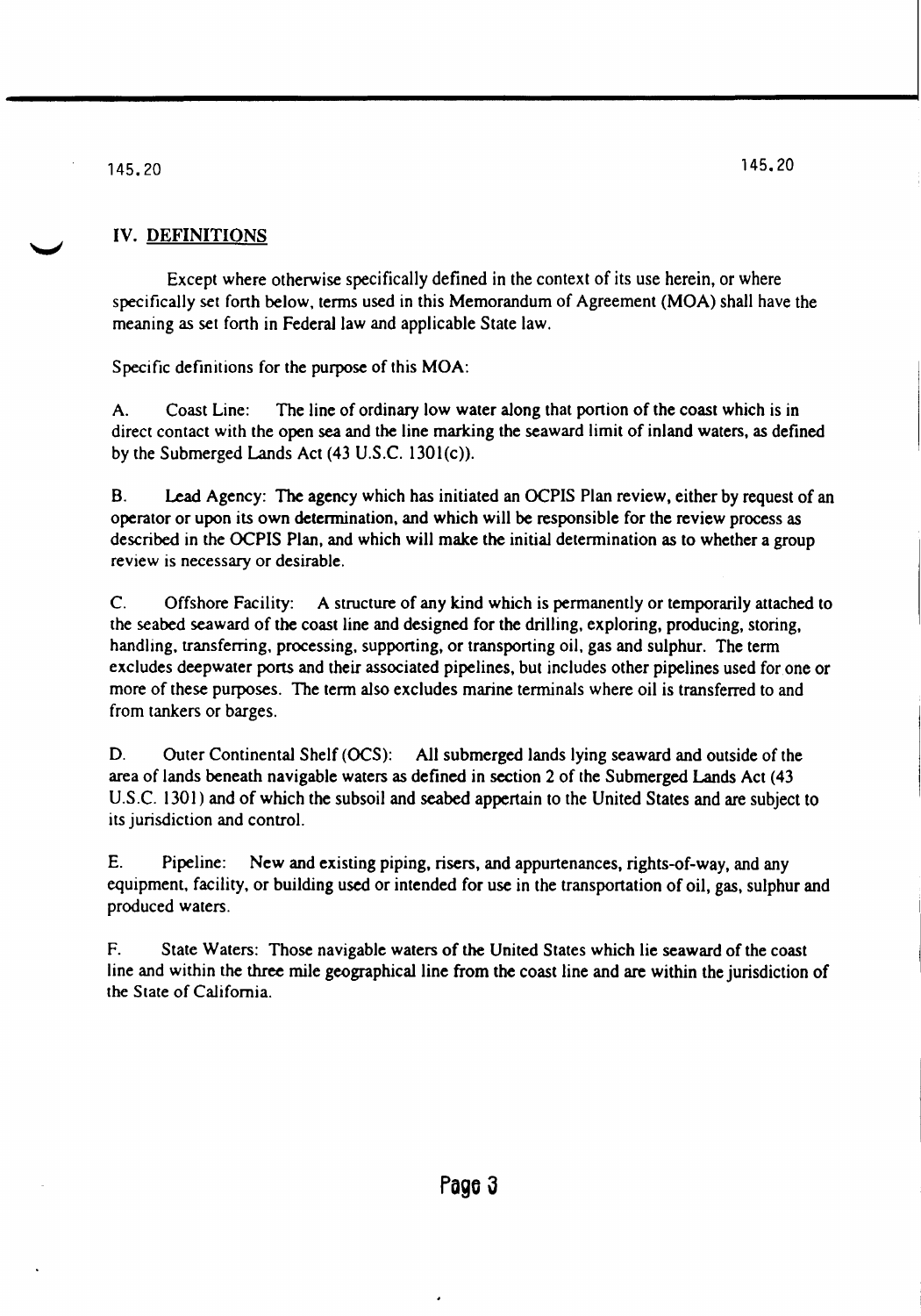# V. OFFSHORE PIPELINE INSPECTION SURVEYS

A. Offshore California Pipeline Inspection Survey Plan (OCPIS):

Pipeline inspections are required by both State and Federal law. The OCPIS Plan provides the Parties with a process to effectively review a pipeline's present condition and its inspection needs so the agencies can make informed decisions on the feasibility of an operator's inspection plans, waiver requests and other related issues. while avoiding conflict and unnecessary duplication. The Parties agree to strive for consensus in resolving issues of mutual concern.

## Action:

1. The Parties agree to adopt and implement the OCPIS Plan to the extent practicable, as permitted by applicable laws, regulations and procedures.

2. The Parties agree to review the OCPIS Plan annually and revise as needed.

3. The Parties will strive towards achieving a consensus decision on a proposed inspection plan, waiver request and other related issues.

# B. Lead Agency

Some pipelines offshore California are subject to inspection requirement of more than one agency. The Parties recognize the critical roles each has within their respective areas of authority regarding offshore pipelines. The OCPIS plan underscores the importance of coordination between agencies. The Lead Agency will initiate the OCPIS Plan and determine if a joint review or consultation is needed.

1. The Parties agree to identify the Lead Agency based on the following criteria, as outlined in the OCPIS Plan:

a. The MMS or OPS will be the Lead Agency for pipelines used in the transportation of oil. gas, sulphur and produced waters that originate or terminate at an offshore facility located in federal waters or for an incident occurring in federal waters;

b. The CSLC, DOGGR, CSFM or OPS will be the Lead Agency for pipelines located entirely within state waters; or

c. The agency initiating the action or whose requirements motivated the action.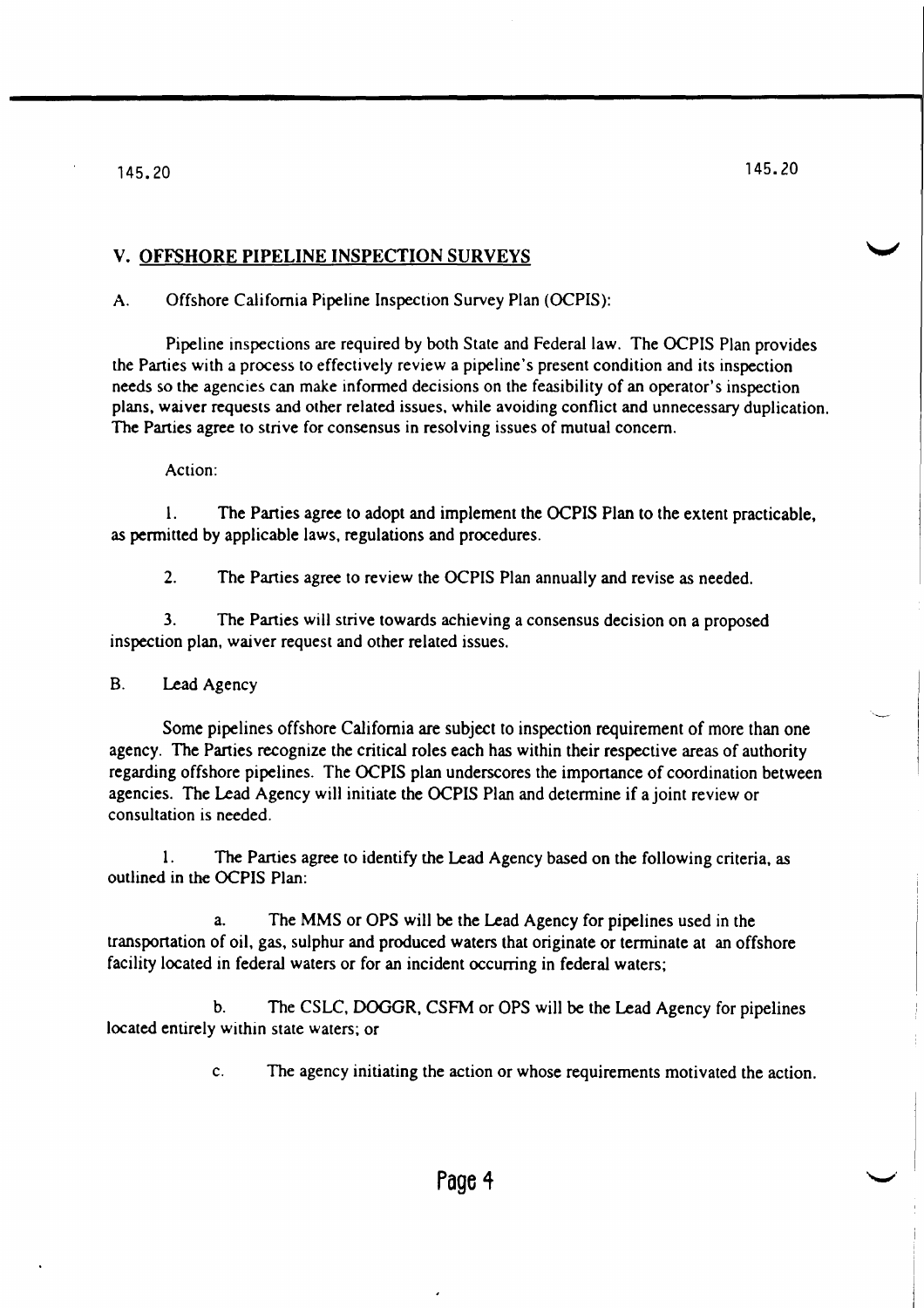2. For scenarios not encompassed in V .B.I.a-c above, the Parties agree to determine the Lead agency on a case-by-case basis, subject to conditions in other MONMOU's an agency may be a party (0, regarding offshore pipelines.

C. Default Inspection Policy

The OCPIS Plan recognizes that the best approach to inspecting offshore pipelines is to critically examine each line individually and develop an inspection program for each based on the present condition and risk potential of the line. In the absence of an inspection program for a specific pipeline, the OCPIS Plan recommends a default policy be used until either the operator or jurisdictional agency initiates an action through the OCPIS Plan process.

### Action:

The Parties agree to develop a default policy that establishes a common ground between the agencies in areas of inspection technologies and procedures and provides a level of safety suitable for a "generic" offshore pipeline.

D. Technical Specifications

Effective pipeline survey strategies utilize a variety of inspection tools and methods in concert to identify anomalous conditions which may affect the integrity and safe operation of the pipeline.

### Action:

I. The Parties shall develop baseline technical specifications for equipment used in external, internal, and cathodic protection surveys of offshore pipelines considering the Best A vailable and Safest Technology or BAST.

2. The Parties agree to hold meetings at least once a year to review and update the technical specifications as the need arises.

3. The Parties agree to jointly develop and release a Notice to Lessees and Operators (NTL) transmitting a policy on pipeline inspections. The NTL may include the technical specifications for equipment used in external, internal, and cathodic protection surveys of offshore pipelines, inspection frequency, and submittals.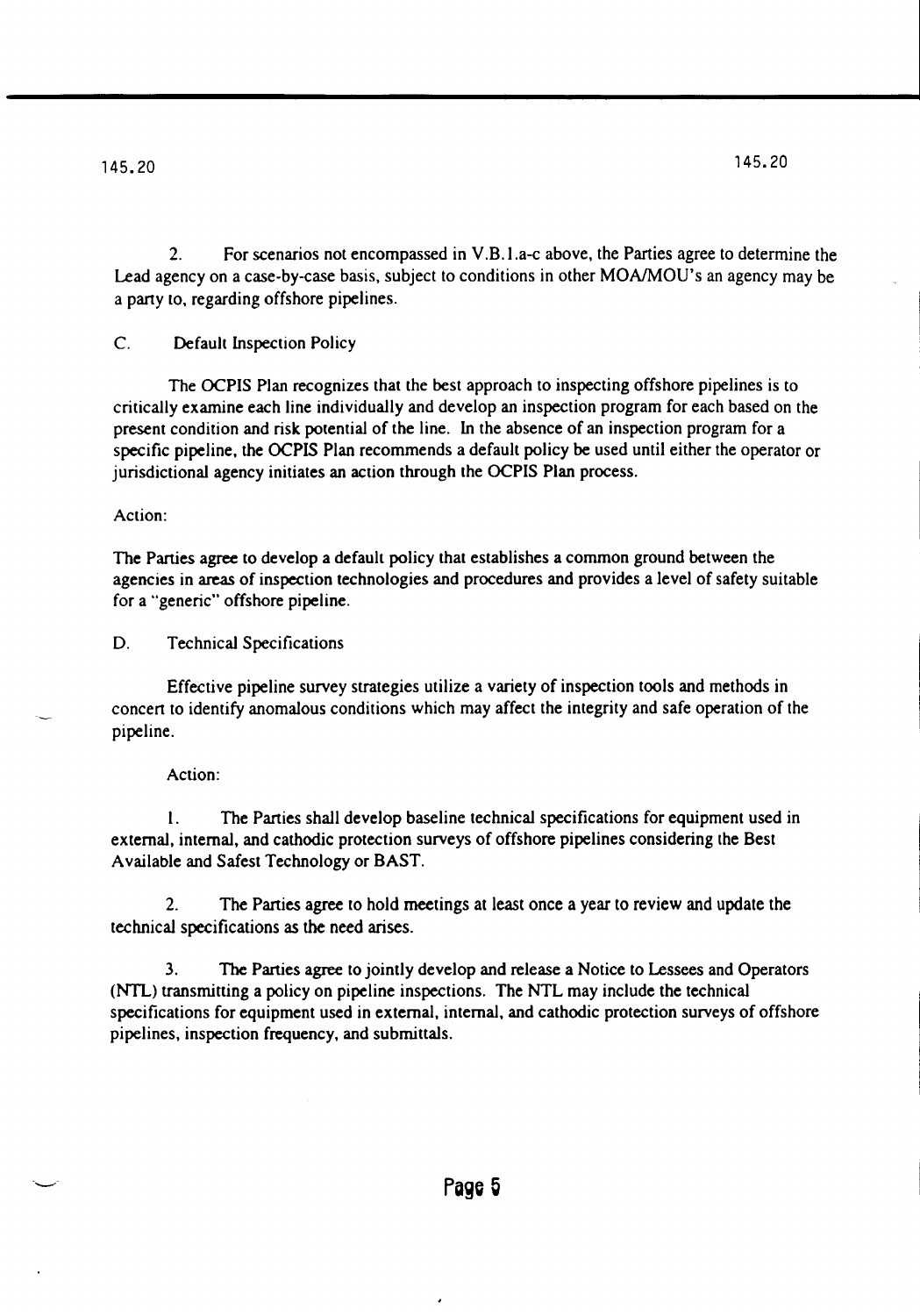# VI. INFORMATION SHARING REGARDING OFFSHORE PIPELINES AND STUDIES

The exchange of information between the Parties regarding an offshore pipeline's present condition and inspection history is necessary to develop appropriate pipeline inspection strategies and to make accurate and consensus-based decisions regarding an operator's waiver request or inspection plan submittal. Transmissions of information shall be in accordance with procedures adopted by the Panies for that purpose.

Action:

A. The Parties agree to share, to the fullest extent possible, information regarding an offshore pipeline, including specifications and operating conditions, inspection and maintenance history, and incidents occurring from the pipeline.

B. The Parties agree to identify and attempt to resolve concerns regarding an operator's waiver request or inspection plan submittal through coordination and negotiations with all affected parties, when possible. The Parties agree to share draft decision documents before finalizing approval/denial of waiver requests or inspection plan submittals.

C. The Parties agree, subject to limitations imposed by applicable laws and regulations, to share information from relevant pipeline studies.

D. The Parties shall cooperate in the coordination and implementation of research and other informational programs of mutual benefit. Cooperation will include granting access to and sharing of non-confidential data, providing joint funding for research programs of mutual interest where funding is available, and developing various analytical methodologies.

E. The Parties agree to hold periodic meetings to discuss the progress made in implementing this information sharing agreement and to discuss future information sharing strategies. Meetings between the Parties shall be held at least once per year. In addition, the Parties agree to timely notify each other of events that may affect the organizations.

# VII. ISSUANCE OF REGULATIONS REGARDING OFFSHORE PIPELINES

Federal and State laws provide for the issuance of regulations pertaining to the inspection and maintenance of offshore pipelines. It is the intention of the Parties to maintain close communications regarding each other's proposed rulemaking to reduce conflict and inconsistent rulemaking between each Party's regulations, permits, directives, and instructions; wherever possible, subject to applicable procedural rules.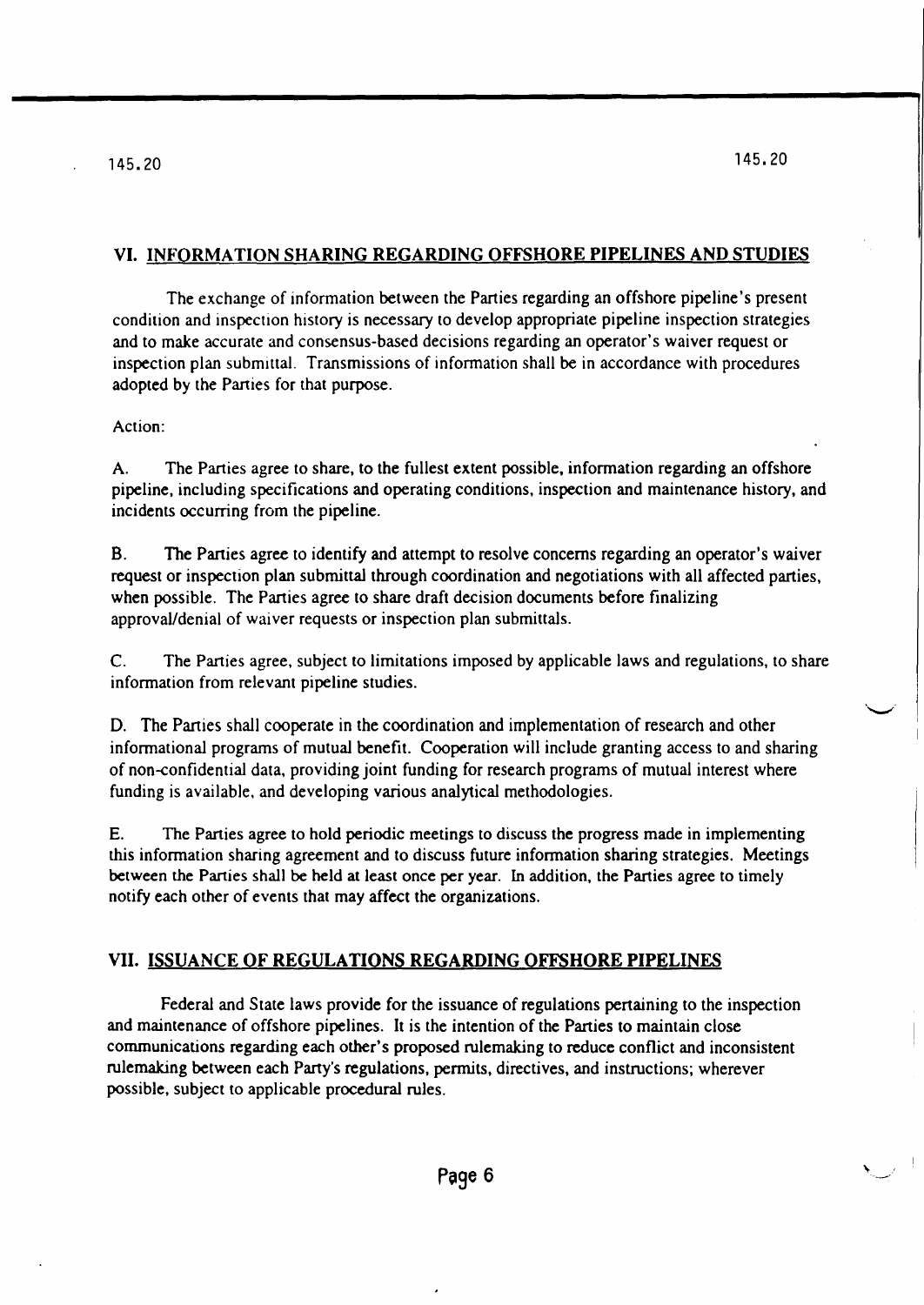# Action:

A. To the extent pennitted under applicable laws, the Parties agree to cooperate in the execution of their respective regulatory responsibilities, to minimize duplication of effort, and seek to identify opportunities for innovative, optimal effective implementation within the context of the OCPIS Plan.

B. The Parties recognize the importance of encouraging cross-training in each other's regulations and rules.

C. In addition to the respective Federal and State procedures for notice of opportunity to comment and consideration of existing rules, the Parties anticipate that the concerns of each will be discussed and given due consideration through their participation on committees and day-to-day working communications.

# **VIII. MISCELLANEOUS**

A. This agreement represents a voluntary understanding between the MMS, POCSR; OPS; CSLC; CSFM; and DOGGR.

B. The terms of this agreement may be changed at any time by the Parties by a written amendment, signed by the Parties hereto or their successors, with or without notice to any other person.

C. The agreement may be terminated by any Party upon 6O-days notice to the other Parties and without notice to any other person.

D. No rights, duties, obligations, or liabilities enforceable at law are created by this agreement.

E. No action based upon this agreement may be brought against the United States or the State of California by any person.

F. This agreement does not alter, modify, abridge, or in any way affect any rights, duties, obligations, or liabilities of any person under the laws of the United States or the State of California.

G. This Memorandum of Agreement is not intended to, nor shall it be interpreted as; limiting, modifying, or waiving the regulatory jurisdiction and authority of the parties. In the event that individual and severable portions of this agreement are found to be in conflict with either State or Federal law, regulations or policies and, therefore, of no effect, the agreement will remain in effect without those provisions unless one of the Parties notifies the others in writing that the entire agreement is terminated.